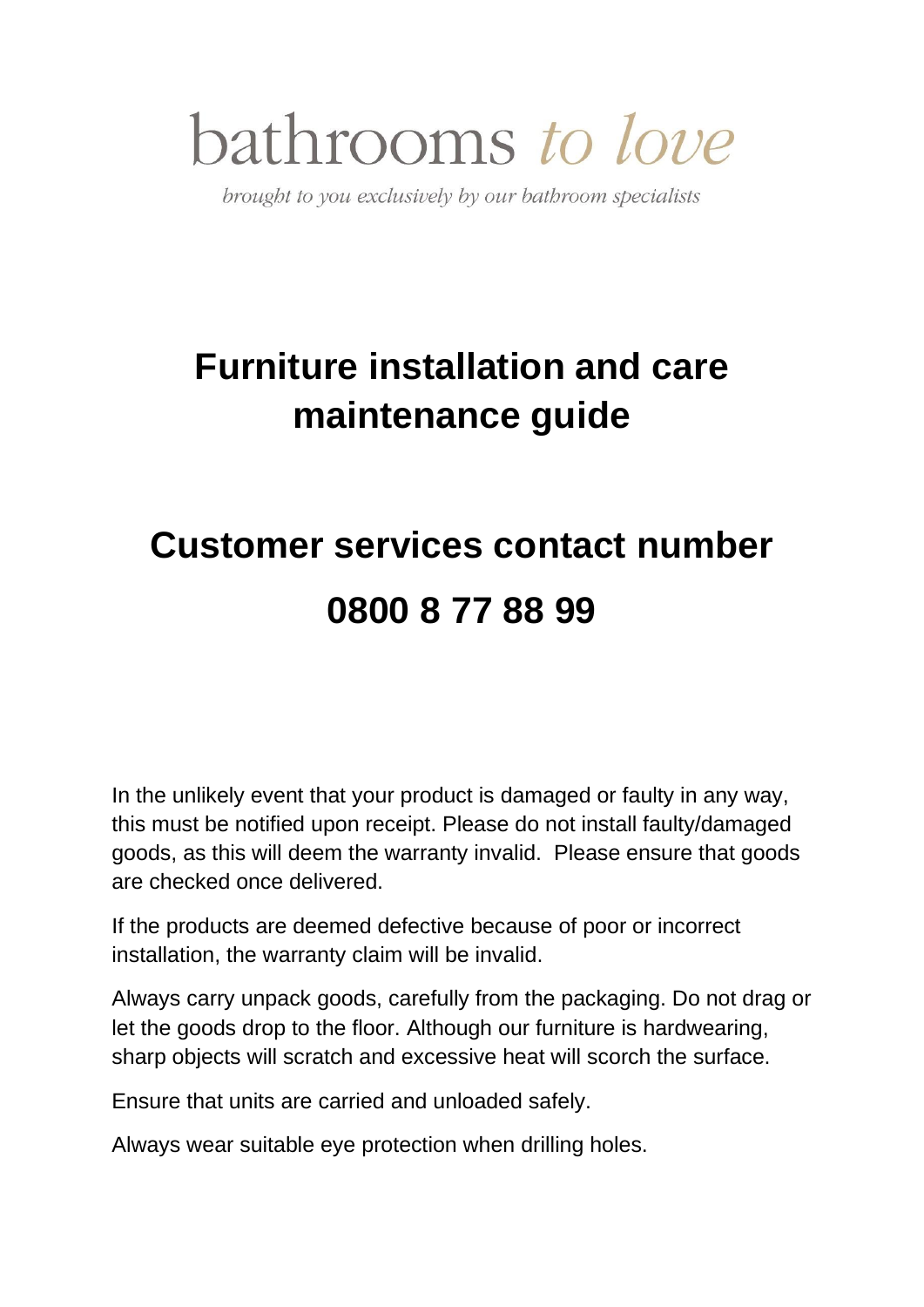Take care when using power tools near water – the use of residual current device (RDC) is advised.

Beware of hidden cables or pipes.

Take care if drilling on tiled surfaces in case the drill slips. A piece of masking tape applied to the wall before marking out the fixing holes will stop the drill from slipping.

Only use low-tack masking tape to prevent marking or damaging surfaces.

Never overload shelves or units. If necessary, use additional support brackets/battens to provide additional support (not supplied).

Never lean on partially or fully opened doors or drawers to gain access to the units. The hinges/runners are specified to adequately support the weight of the door/drawer, plus small additional weights such as wire accessorises.

Our bathroom furniture is designed for use within domestic installations, that are adequately ventilated.

As with any wooden product, bathroom furniture will be adversely affected if it is subjected to excessive moisture. It is strongly recommended that adequate bathroom extraction is installed to prevent heavy condensation.

We also recommend that units are not placed directly next to open showering units. A distance of at least 60cm is recommended.

This product is water resistant but NOT waterproof.

All water splashes and spillages must be dried as soon as possible.

Any unit that has been cut must be sealed with varnish or silicone sealant to prevent blowing. If this is not done correctly, all warranty claims will be void.

Silicone sealant must be used, particularly, around basins and worktop joints, and around bath panels and plinths/end panels.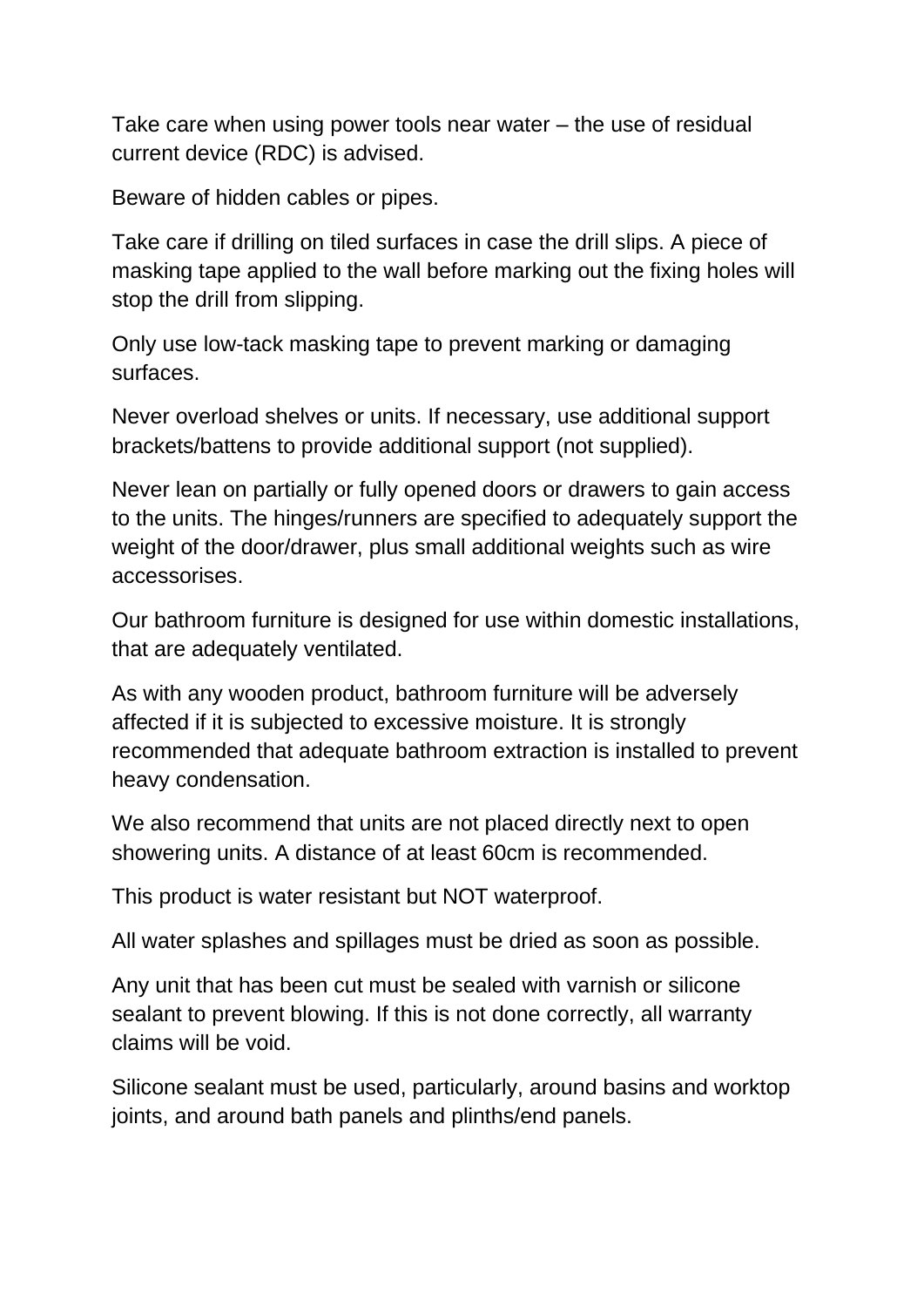Please avoid direct sunlight as this may cause painted surfaced to discolour.

Due to motion in transit, the cabinet doors and drawers may need to be adjusted after installation.

All units must be individually fixed to the wall with wall brackets. If units are screwed together, they must both by anchored to the wall, using hanger brackets and suitable wall fixings.

Basin units should be fitted as above. The basin should also be secured where applicable using Fischer bolts through the fixing points under the basin (NOT Supplied). Note that not all basins have this facility.

Wall Hung Units must be secured back to the wall using the wall hanging brackets or suitable wall fixings when not supplied. Additional support is recommended using "L" brackets (Not Supplied). When fixing to a stud or panelled wall, appropriate framework should be installed to support the basins and units (not supplied)

When hanging wall units, it is the responsibility of the installer to ensure that suitable fixings are used. A firm fixing must be achieved.

It is the installers responsibility to use the correct fixings for the type of wall construction

All items could be dangerous if not installed correctly.

Vanity unit back panels may need to be cut to allow clearance for the plumbing.

Units may need to be cut for skirting allowance.

Vanity unit fascia panels will need to be cut if installing semi recessed basins. Please ensure that before cutting that you include allowance for the worktop that is to be placed on top of the vanity unit.